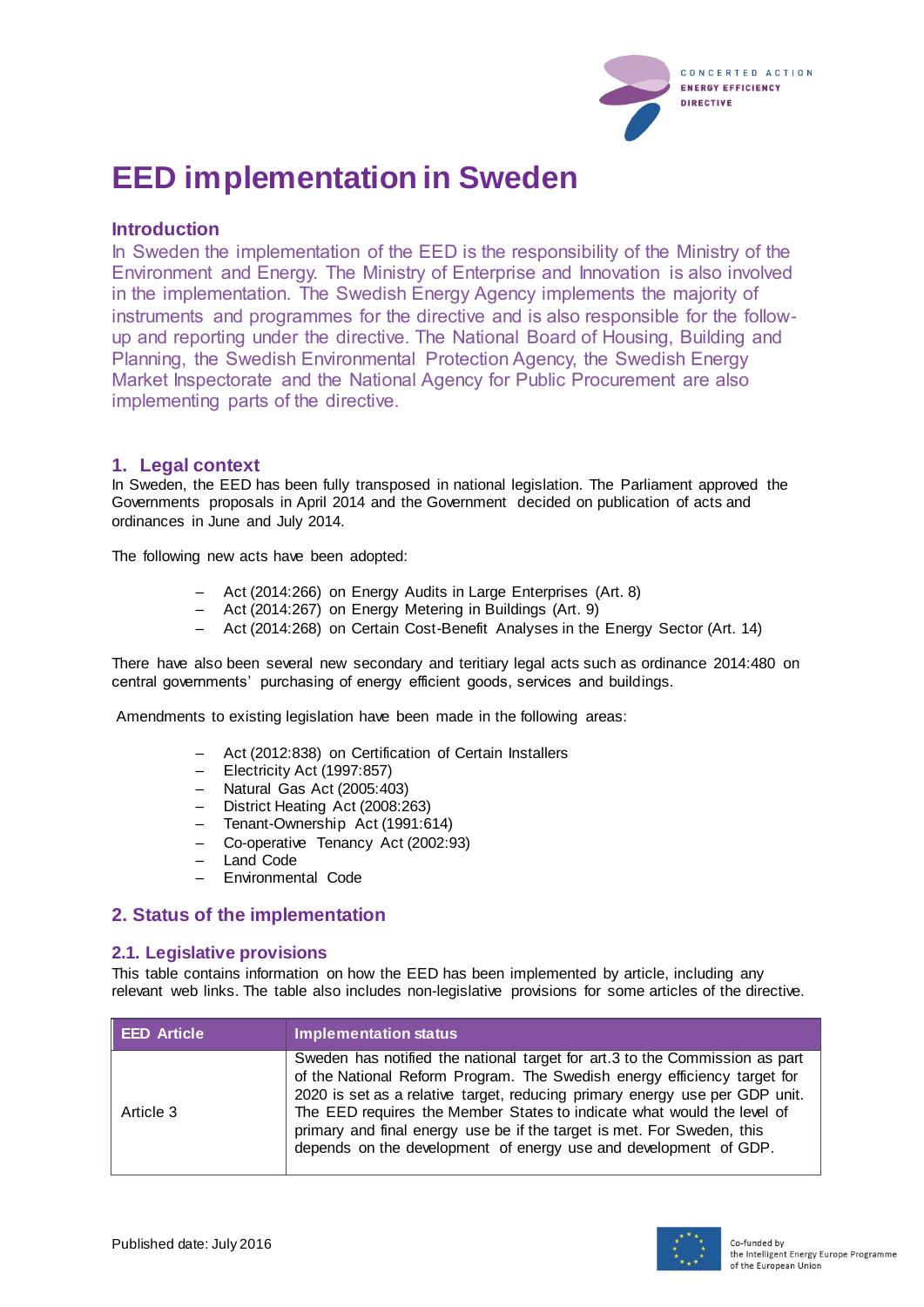

| Article 4     | Sweden notified the long term strategy for energy efficient renovations in<br>April 2014. The plan was based on preparatory work from the Swedish<br>Energy Agency and the Swedish National Board of Housing, Building and<br>Planning. These two organizations have a new assignment from the<br>government to prepare the updated plan which is due April 2017.<br>In 2015, the Swedish Parliament approved financial support for energy<br>efficient renovation of multi-family housing in areas with socio-economic<br>challenges.                                                                                                                          |
|---------------|-----------------------------------------------------------------------------------------------------------------------------------------------------------------------------------------------------------------------------------------------------------------------------------------------------------------------------------------------------------------------------------------------------------------------------------------------------------------------------------------------------------------------------------------------------------------------------------------------------------------------------------------------------------------|
| Article 5     | Sweden has opted for the alternative approach according to Article 5.6 and<br>the Government has assigned the National Property Board of Sweden and<br>the Swedish Fortifications Agency the responsibility to fulfil the requirement<br>through energy efficiency improvements in their building stock.<br>In order to encourage public bodies at regional and local level the<br>Government has in 2015 allocated funds for capacity building for the<br>energy transition among regional and local actors. There are also<br>investment funds for local actions providing long term carbon emissions<br>reductions, including energy efficiency investments. |
| Article 6     | A new ordinance, act 2014:480 on central governments purchasing of<br>energy efficient goods, services and buildings has been adopted.                                                                                                                                                                                                                                                                                                                                                                                                                                                                                                                          |
| Article 7     | Sweden has notified the implementation of art. 7 to the Commission in<br>December 2013. Sweden has opted for the alternative approach. The<br>cumulative target is 106 TWh and will be achieved through energy and<br>CO2 taxes with complementing measures as a package. To avoid double-<br>counting, the effect of taxes only has been calculated.                                                                                                                                                                                                                                                                                                           |
| Article 8     | A new act, (2014:266) on Energy Audits in Large Enterprises has been<br>adopted. The Swedish Energy Agency is responsible for the<br>implementation and follow-up of the new legislation. An intensive work with<br>information and engagement activities has been carried out in 2015. See<br>also http://www.energimyndigheten.se/energieffektivisering/foretag-och-<br>organisationer/<br>For the promotion of energy efficiency in SMEs, a new program financed                                                                                                                                                                                             |
|               | through the ERDF was launched in 2015. The program supports energy<br>audits, network activities and capacity building and will be developed<br>further the coming years.                                                                                                                                                                                                                                                                                                                                                                                                                                                                                       |
| Articles 9-11 | A new act, (2014:267) on Energy Metering in Buildings has been adopted.<br>The Swedish National Board of Housing, Building and Planning has been<br>assigned by the Government to analyse in which cases individual metering<br>of heating and hot water would be cost-effective.                                                                                                                                                                                                                                                                                                                                                                               |
|               | The provisions are also implemented through amendments to the<br>Electricity Act (1997:857), the Natural Gas Act (2005:403) and the District<br>Heating Act (2008:263).                                                                                                                                                                                                                                                                                                                                                                                                                                                                                         |
|               | Information and estimates for energy costs are provided to consumers through<br>the website www.elpriskollen.se which also enables consumers to compare<br>deals.                                                                                                                                                                                                                                                                                                                                                                                                                                                                                               |
|               | The Swedish Energy Markets inspectorate has presented a proposal for<br>new functionalities of smart meters for gas and electricity.                                                                                                                                                                                                                                                                                                                                                                                                                                                                                                                            |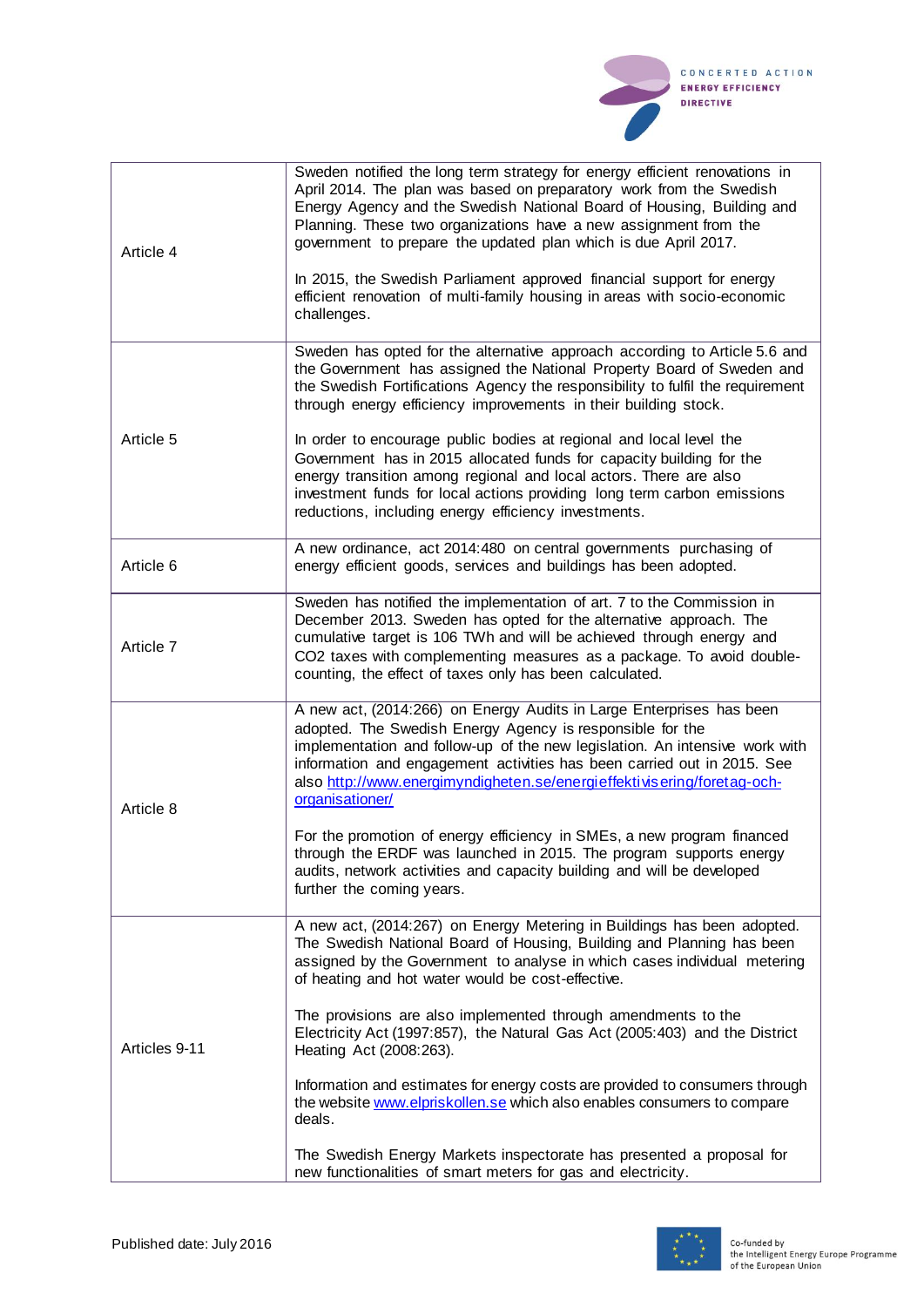

| Articles 12 and 17 | It has been decided to prolong the state support to the municipal energy-<br>and climate advisors in 290 municipalities until 2017. A new ordinance<br>(2016:385) to further strengthen the municipal energy- and climate advisors<br>was adopted in April 2016.                                                                                                                                                                                                                                                                                                                                                               |
|--------------------|--------------------------------------------------------------------------------------------------------------------------------------------------------------------------------------------------------------------------------------------------------------------------------------------------------------------------------------------------------------------------------------------------------------------------------------------------------------------------------------------------------------------------------------------------------------------------------------------------------------------------------|
| Article 13         | Rules on penalties have been implemented through Act (2014:266) on<br>Energy Audits in Large Enterprises and Act (2014:267) on Energy Metering<br>in Buildings as well as the Electricity Act (1997:857), the Natural Gas Act<br>(2005:403) and the District Heating Act (2008:263).                                                                                                                                                                                                                                                                                                                                           |
| Article 14         | A new law (2014:268) on Certain Cost-Benefit Analyses in the Energy<br>Sector has been adopted. According to this law, a cost-benefit analysis is<br>required for new plants or changes to existing plants fulfilling the following<br>criteria:<br>Plants for thermal power production >20 MW<br>Industrial power plants >20 MW generating waste heat<br>Grids for district heating/cooling<br>Energy production plants >20 MW attached to existing<br>grids for district heating/cooling<br>The result of the cost-benefit analysis shall be attached to the application<br>for permits according to the Environmental Code. |
| Article 15         | The Swedish Energy Market Inspectorate is responsible for most parts of<br>the implementation of Article 15 and there have been amendments to the<br>ordinance regulating the tasks of the inspectorate. Amendments have also<br>been made to the Electricity Act (1997:857).                                                                                                                                                                                                                                                                                                                                                  |
| Article 16         | The assessment is that the national level of technical competence,<br>objectivity and reliability is sufficient, thus a certification or accreditation<br>scheme has not been introduced.                                                                                                                                                                                                                                                                                                                                                                                                                                      |
| Article 18         | The Swedish Energy Agency is responsible for the promotion of the energy<br>services market and the access for SMEs to this market. The Agency's<br>website provides information on energy services with a special focus on<br>SME <sub>s</sub> .                                                                                                                                                                                                                                                                                                                                                                              |
| Article 19         | An analysis of split incentives between owners and tenants has been<br>carried out by the Swedish Energy Agency and the National Board of<br>Housing, Building and Planning. Because charges for heating for most<br>apartments in Sweden are included in the rent or in the monthly charges<br>the prevalence of split incentives is low.<br>An analysis of barriers for energy efficiency in the public sector including                                                                                                                                                                                                     |
|                    | public purchasing has been carried out by the Swedish Energy Agency and<br>the conclusion is that barriers mostly are in the form of lack of strategy and<br>lack of knowledge among the actors. To reduce these barriers, state<br>support for capacity building and strategic energy efficiency work among<br>local and regional actors has been introduced.                                                                                                                                                                                                                                                                 |
| Article 20         | Sweden has prioritized energy efficiency in SMEs within the framework of<br>the Regional fund and the state provides co-funding for energy efficiency<br>projects. Proposals for financial mechanisms have been presented within<br>the framework of the national long-term strategy for energy efficient<br>renovations related to Art. 4                                                                                                                                                                                                                                                                                     |